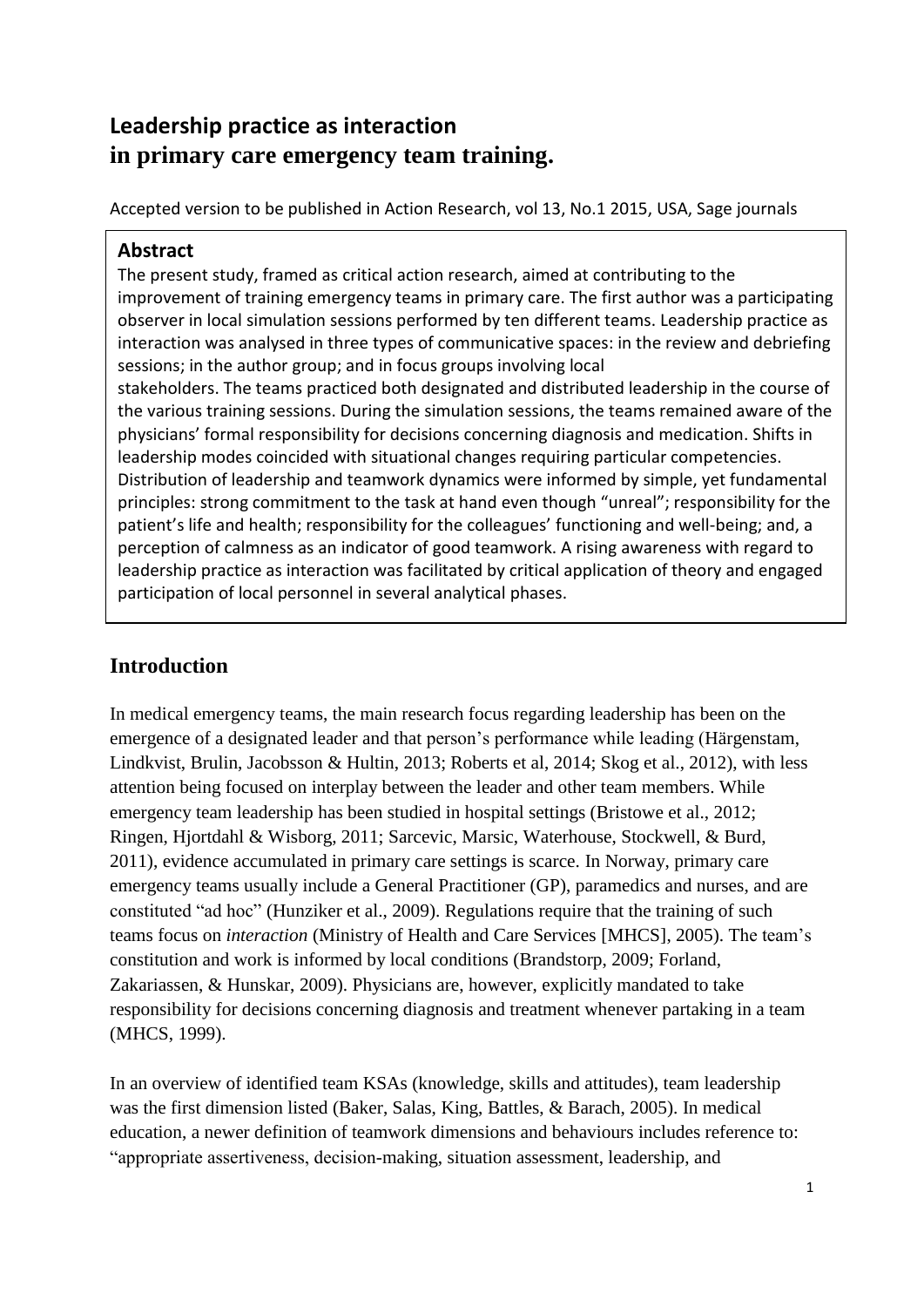communication." (Wright et al., 2009, p.32). It states that, "Team leadership can be shown by several team members", and includes elements such as: explain to others what is expected from them, listen to their concerns, provide statements of direction, strategy, and/or priorities for the task, set goals, and provide feedback.

There remains, however, a general dichotomy between leader-centred theories, focusing on the single ("heroic") person as leader, and theories emphasising functions, or roles, and how both the followers and the designated leader are essential to leadership practice ("postheroic") (Barker, 2001; Kellerman, 2008; Sørhaug, 1994; Trillingsgaard, 2010; Wang, D., Waldman, D.A. & Zhang, Z. 2013). In 1954, C. A. Gibb introduced the concept of "Distributed leadership": "Leadership is probably best conceived of as a set of functions which must be carried out by the group" (Gibb, 1968, p.94). "Distributed leadership in practice" has been described by J.P. Spillane (2005) as the interactions between people in a particular context, underlining that this differs from a predetermined, organisationally structured sharing of tasks or responsibilities. Wang et al (2013) equate the terms shared leadership, collective leadership and distributed leadership and find "substantial empirical support to a positive relationship between shared leadership and team effectiveness" (p.12). Yet, a collaborative approach to leadership practice seems to represent a challenge within traditional healthcare (Lingard et al., 2012).

The aim of our study was to explore and develop appropriate training of different, local primary care emergency team. To that end, we investigated a series of differentiated team training sessions; first together with the local participants; then in a multidisciplinary research group; and finally, in local focus groups. A training session included an initial review and two realistic simulation sessions, each followed by a debriefing session. The role of the patient in these sessions has been studied previously (Brandstorp, Kirkengen, Halvorsen, Sterud, & Haugland, 2012). The present paper investigates leadership practice; how this was constituted, enacted, and reflected upon in order to make local improvements. We also investigated whether – and in case how – our analyses of these local participatory processes were able to challenge the participants understanding of own practice when enriched by theory.

## **Theoretical and methodological framework**

Our study was carried out within a framework of action research (AR) (Carr & Kemmis, 1986; Kemmis, McTaggart, & Nixon, 2014; Reason & Bradbury, 2008), leaning more to the *critical* than the *pragmatic* AR orientation (Johansson & Lindhult, 2008) by means of the researchers' introduction of theory in order to challenge the participants' assumptions with regard to their own practice. Effective learning, and thus change, may occur when group members challenge personal beliefs, in familiar contexts (Stocker et al, 2014). Aims in critical participatory action research are: "to help participants to transform (1) their understandings of their practices; (2) the conduct of their practices; and (3) the conditions under which they practice" (Kemmis et al., 2014, p.67). *Understanding,* the explicit focus of change in the present study, form the basis from which the participants may change the way their practice is conducted as well as local conditions in unpredictable, non-linear fashions. With reference to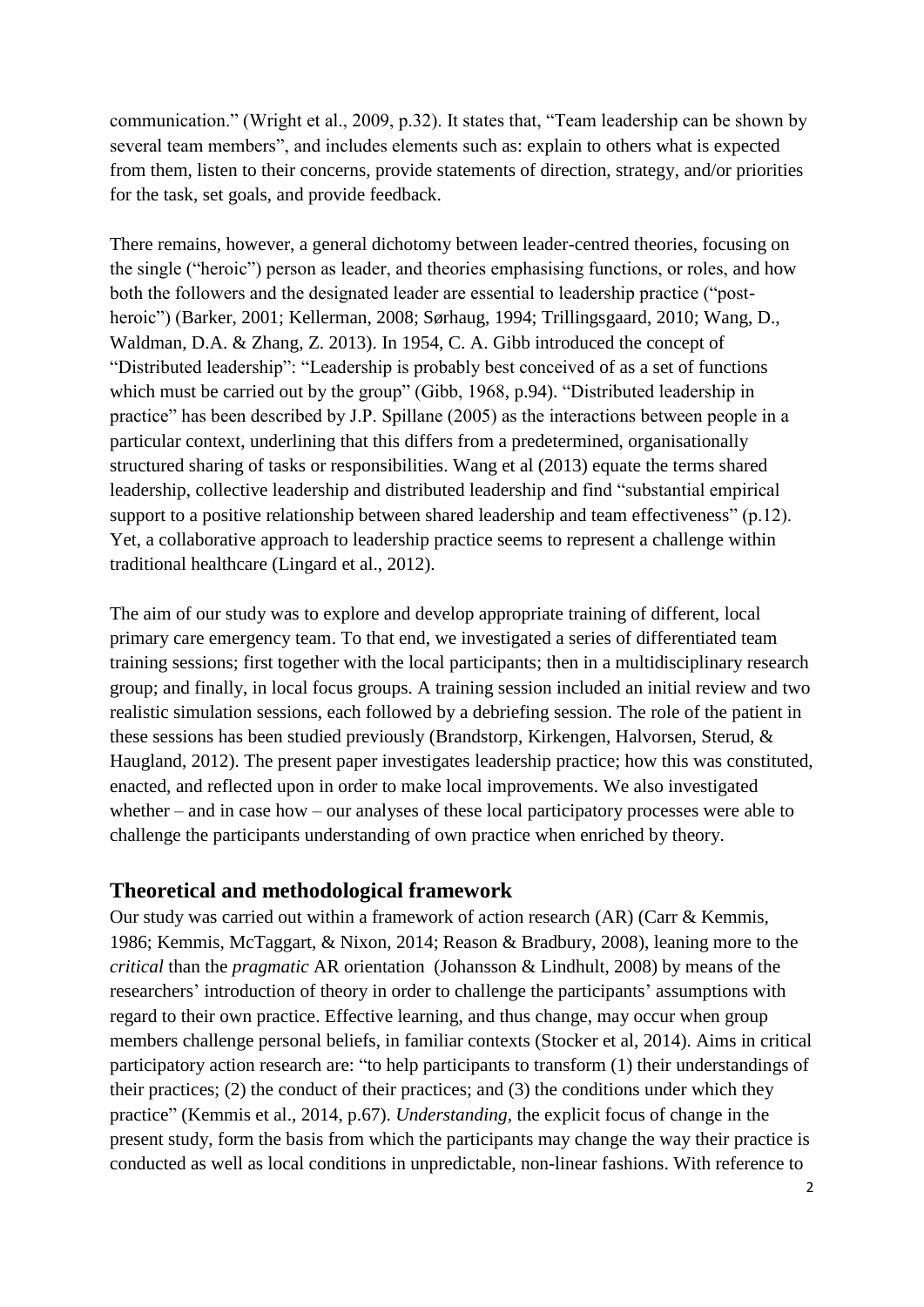Habermas, Gustavsen (2001) claims that knowledge from a discourse on theory and a discourse on practice need a mediating discourse about how to link these. A variety of "Communicative Spaces" (the time, location and opportunity to reflect; Kemmis et al., 2014) served as one mediating connection between theory and practice (Jagosh et al., 2012; Waterman, 2007). The debriefing sessions in the explored training model, constituted a major communicative space where all participants were asked to share their observations and reflections, free from checklists and other limitations on learning objectives, and facilitated by the first author. Another space was created by inviting all participants to take part in focus groups to discuss the results of a preliminary analysis of the material. The access to these communicative spaces was facilitated by long-standing professional relationships between the first author and several of the local nurses, paramedics and GPs, and with the multidisciplinary research group (Wicks & Reason, 2009). The local GP and PhD, PAH, participated both in the local training and in the research group, which also comprised a paramedic, BH, an anesthesiologist, BS, a professor of General Practice, ALK and a former rural GP, HB. The latter had participated in developing the team training model during 2003- 08, at times together with instructors in the study, applying an action learning approach (Doyle, 2014) with group reflections and a dialogue meeting.

Our analyses are informed by theories of hermeneutics, phenomenology and complex adaptive systems. A core concept of hermeneutics, which also accords with guiding principles of action research, is the "evolving spiral of comprehension". As we alternate between focusing on the parts and on the whole, new insights emerge dialogically, creating a constantly broadening "situated horizon," one that may both challenge our prejudices and enhance our comprehension (Gadamer, 1989). This spiral pattern of interpretation recurs in various phases in the study, such as: 1) when the participants explore parts of the training during debriefings in light of their experience of the session as a whole; 2) when a current session is seen to be mirrored in similar experiences; 3) when an individual transcript of a debriefing is compared to those of all other sessions; 4) when local participants discuss a preliminary analysis of a particular session against the background of the team's work in general; 5) when these reflections are integrated into the advanced analysis of all the material;6) when this analysis is integrated into theoretical frameworks; and, lastly, 7) when changes are made in local practice.

The term "abduction", which is closely related to hermeneutics and the spiral of comprehension, denotes an analytical process essential to reflexive methods within qualitative research (Alvesson & Sköldberg, 2009). Abduction is characterised by an interplay between empirical observation and theory that enhances our understanding of the case under study in a spiralling manner. By means of reflections-on-action (Schön, 1983), new ideas and knowledge emerge from the analyses provided by participants both close to and at a distance from practice, with the empirical field as the starting point (Atkinson & Delamont, 2005). As indicated above, this occurs during local team training, within the research group and in local focus groups, and helps us approach phenomena in a variety of ways that allow the exploration of patterns and deep structures.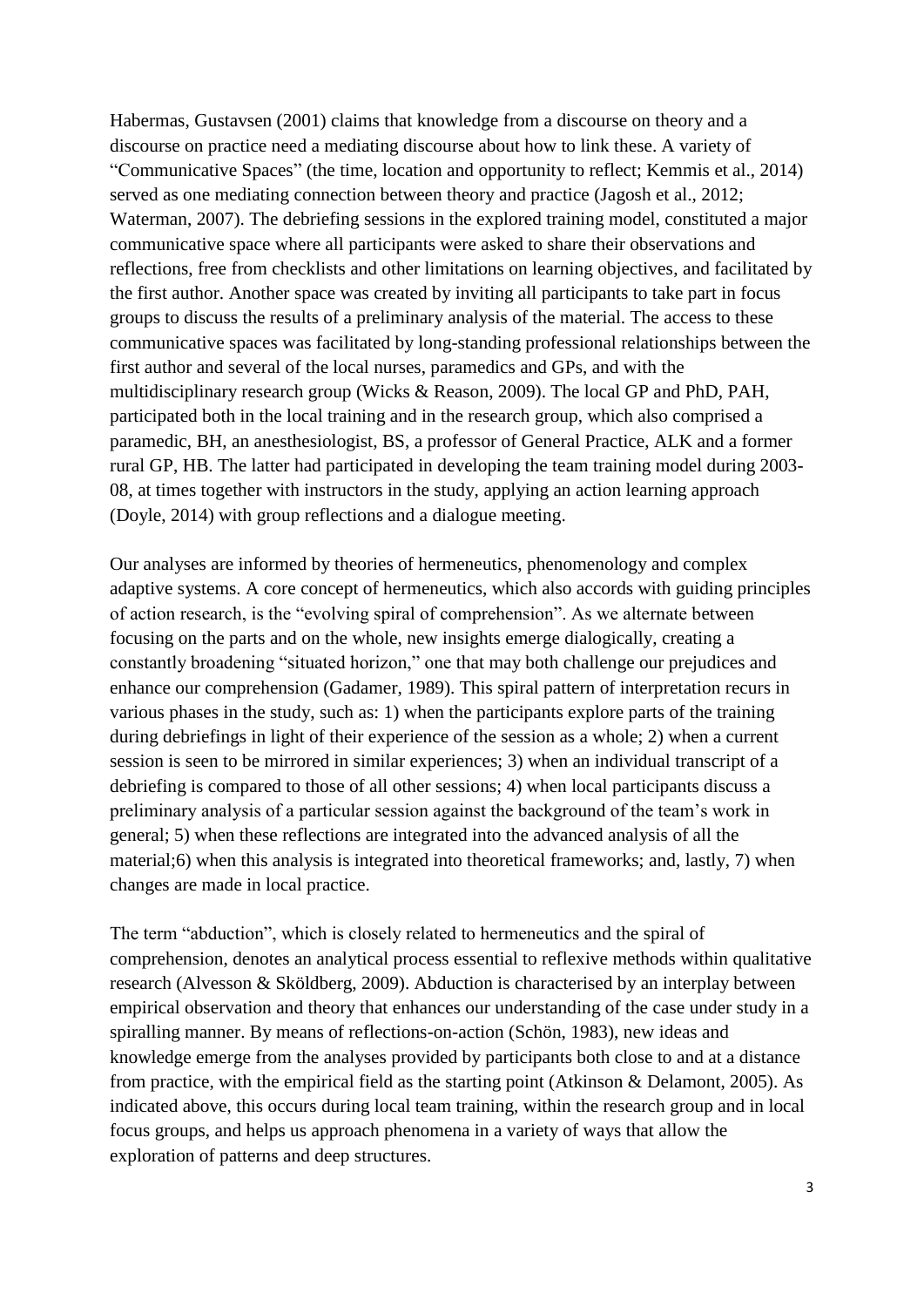Phenomenology provides the theoretical framework that facilitates close examination of personal experience, in this instance, of the participants' subjective life-world of professional work within their familiar contexts (Alvesson & Sköldberg, 2009). Finally, we find the concept termed "Complex Adaptive Systems" (CAS) relevant to healthcare (Greenhalgh, Plsek, Wilson, Fraser, & Holt, 2010; Kernick, 2004; Plsek, 2001; Plsek & Wilson, 2001; Plsek & Greenhalgh, 2001; The Health Foundation, 2010). CAS offers a model for qualitative studies of persons participating in dynamic, non-linear, non-mechanical processes while maintaining sustainable groups (Mennin, 2007). Changes in one element of the process alter unpredictably the context for all other elements (Campbell, 2004). Positive feedback processes, a circular type of causality, are essential to the process as a whole (Juarrero, 2000). In addition, all interactions are focused around the system's "shared vision" or rules, termed "attractors". Adaptation occurs regularly, but when CAS become chaotic, the attractors may "bifurcate" and transform into new patterns of attractors as the system self-organises (Campbell, 2004; Eidelson, 1997; Sturmberg, O'Halloran, & Martin, 2012).

### **Material**

The first author participated in team training sessions on ten separate days (May 2010 to May 2011) in Alta, a rural municipality in Northern Norway. She acted as a participating observer during each training, which consisted of an initial review and two simulation sessions each followed by a debriefing session. This took place in the primary care emergency clinic where the participants work, without any additional equipment. The various teams were typically comprised of one or two GPs, one or two nurses, two to four paramedics, and, on some occasions, medical and paramedic students, thus reflecting realistic ad hoc teams.

#### *Initial reviews*

Under the leadership of a local GP instructor and a paramedic instructor, the initial two-hour reviews covered the basic principles of the treatment of traumatised patients, smaller collaborative exercises and the opportunity to reflect on previous experiences. In addition, the team received instruction in essential elements of teamwork, such as closed-loop communication, wherein received information is explicitly confirmed, and addressing each other by names. The role of team leader was rarely assigned explicitly, but rather assumed by one of the participating GPs.

#### *Simulation sessions*

The teams organised themselves for the simulation sessions. One of the instructors usually simulated a severely injured or ill patient or, at times, an acquaintance or the parent of an injured or ill baby (mannequin). Almost all scenarios were time-critical, challenging, run in real time, and enacted as realistically as possible. For example, a team would drive out to a person lying by the side of a road, provide breathing assistance, place the patient in the ambulance, insert IV-lines, and "report" to the hospital and clinic. In other simulations, patients were found indoors – in a waiting room or on a staircase. In most sessions, the ambulance drove to the primary care emergency clinic where the nurses prepared for the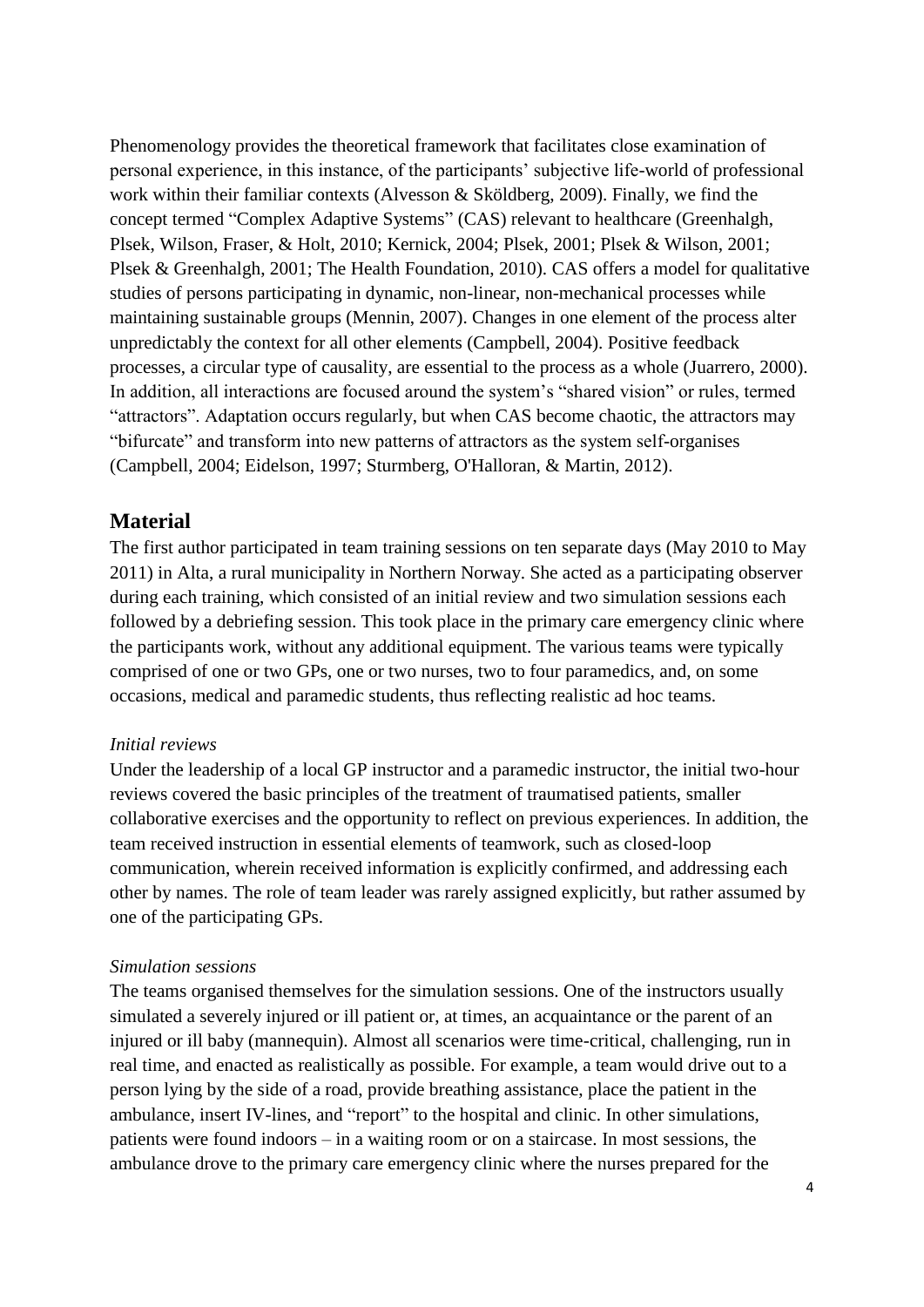patient's arrival, sometimes along with a GP. One physician always joined the paramedics in the ambulance in order to examine the patient as early as possible. The instructors closed the simulation session once the patient was deemed ready for transport to the hospital, typically after approximately half an hour of simulation.

#### *Debriefing sessions*

In the debriefing session following each simulation, the person having simulated the patient ( or parent) participated in a mixed role of subject, instructor and colleague. To ensure a consistent focus group process based on equity, the first author was present at all 19 of these sessions, acting as the facilitator of 16 of them. All members were asked to reflect upon three questions in three rounds: a) "How did you experience the simulation session?"; b) "What went well?"; and, c) "What could have been handled differently?" Each debriefing session lasted 45-60 minutes. Stocker et al. (2014) recommend two phases during the debriefing session; a critical reflexive observation and abstract conceptualisation phase. In the model we explored, these are braided.

The first author made field notes during the simulations and the initial reviews. The debriefing sessions were tape-recorded and the first author transcribed them, consecutively and verbatim. A few of the initial debriefings were co-conducted by an assistant who later left the project. The second training in the study consisted of only one simulation and debriefing due to insufficient time control. As one of the recordings was incomplete due to technical problems, the total of 19 recorded debriefings yielded 18 complete transcripts.

#### *Two focus groups*

The materials for the study were enriched by transcripts of two tape-recorded focus group sessions. Comprised of voluntarily registered local professionals, both lasted nearly two hours and were facilitated by the first author. These groups reflected upon preliminary findings relating to leadership practice. The debriefing transcripts revealed that even the experienced nurses in the teams tended to speak less than the paramedics and the physicians. Consequently, the first group included only two nurses, and they had the lead in the conversation. The second group was comprised of three experienced paramedics and three young physicians together, due to their formerly observed tendency to share leadership. Two of these persons were also instructors, one from each profession. This conversation was to a greater extent than the previous, guided by the facilitator.

## **Analysis**

In order to explore how leadership practice unfolded during the sessions, abductive approaches as described above, were applied. The review session was merely described, based both on the first author's observations and on discursive elements emerging from the two local focus groups. The transcripts of the reflections in the debriefings were scrutinised by applying a dual perspective: first, how leadership practice was enacted in the debriefings, and, second, how leadership in the simulation sessions was reflected upon. In accordance with the hermeneutical spiral of comprehension and abduction, the investigations continually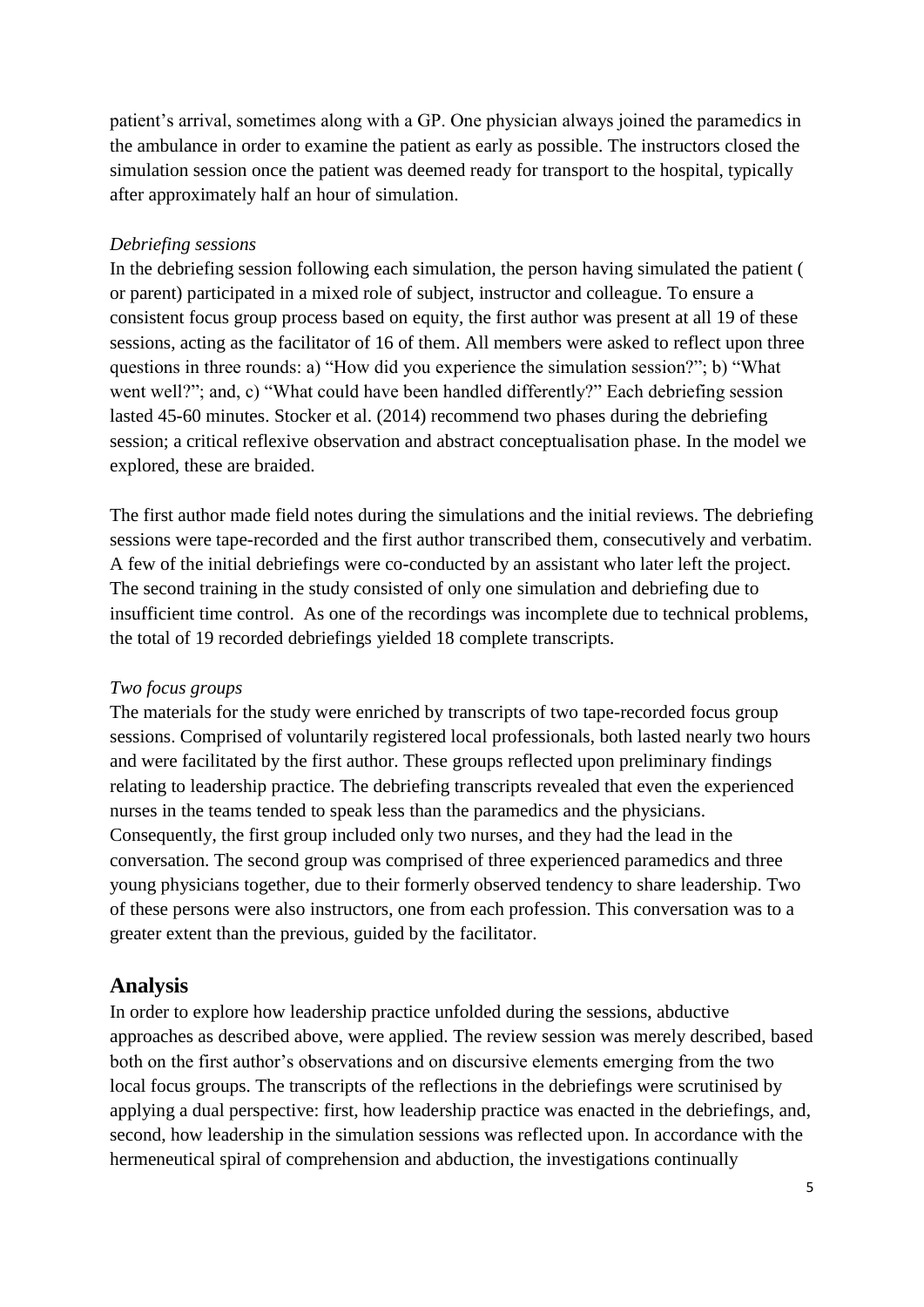alternated between the complete set of transcripts and on individual parts, focusing, for example, on word sequences or even single word usages. Each of these steps informed the next. First, the authors, separately, identified common-sense themes in the transcripts, characterising leadership practice as interaction; these proved to be both many and heterogeneous. Initially, three of the authors focused on how the emergence of a leader and that leader's performance generated interaction, while the others focused on aspects of shared or distributed leadership. This dichotomy, paralleling the dichotomies within leadership theory, was then transcended, with two main categories being established: designated and distributed leadership practice. We also identified categories of statements indicating the actions of the participants (Box 1), and explored these with respect to patterns of leadership, either explicit or implicit.

#### **Box 1. Perspectives on the participants' actions during days of team training:**

a) they had become integrated members of the team,

- b) they enacted their particular skills,
- c) they contributed their professional knowledge while simulating and debriefing,
- d) they invested effort in striving to save the patient's life,
- e) they perceived the interplay they were a part of,
- f) they contributed to leadership practice during the shifting phases of the day.

Applying a Microsoft Word processing tool, we sought for patterns in the use of linguistic elements having connotations about leadership practice. The first group of word stems, relating to comments in the transcripts, were: "lead", "overview" and "control". This motivated us to then count a group of word stems assumed to be linked to leadership in general: "decide", "determine", "conclude" and "consider". Finally, we quantified the use of the term "calm" as connected to the participants' reflections on good teamwork, and the word "report" regarding a particular action characterising good leadership practice. All findings were continuously controlled for consistency of meaning in the context of the debriefings. The preliminary results of the researchers' analyses were then discussed in the two focus groups in Alta, followed by a content analysis of the transcripts of these group discussions. These spirals, moving from the empirical to the analytical and on to validation, which are at the core of action research and in accordance with the principles of abduction, enriched the data and deepened our insight into leadership practice as interaction.

## **Results**

We found varying types of leadership practice: designated leadership carried out in an informative manner during the review, and both designated and distributed leadership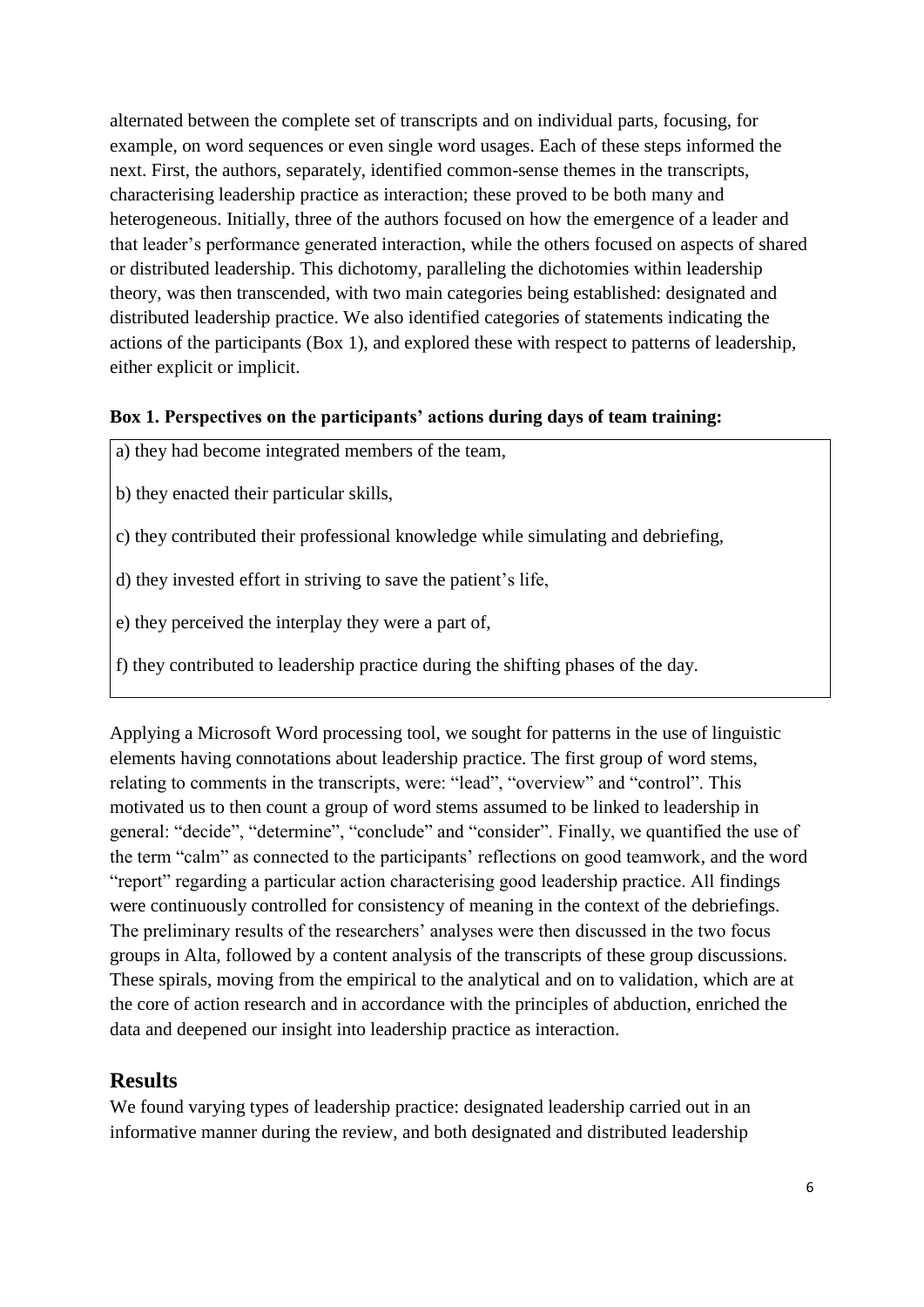manifested during the scenario trainings and the debriefings. The extent to which the leadership was distributed, however, varied with the purpose and nature of the setting. *The review* was pre-structured, as regards both time and topics, and controlled by the instructors in a friendly and relaxed manner. All of the participants followed them as leaders, apparently confident of their competence and benevolence. The style of leadership displayed during this part of the training day may be characterised as designated, non-authoritarian, and securing of a calm atmosphere.

*In the simulations sessions*, the instructors maintained their designated leadership only initially, while gathering the group and announcing the selected scenario. During the simulations, however, distributed leadership was exercised within the teams. This was apparent to the participating observer and was also validated in the debriefings.

GP6: *Especially at the location, I noticed that they [the paramedics] took the lead somewhat, together with you [looks at the younger GP].* [..]

GP6: *I think they [the paramedics] made clear suggestions and they provided clear feedback. She [the GP] was clear and very orderly when she arrived with the patient, explained the scenario, her examinations, and their results.*

Although they consistently gave wider responsibility to the  $GP - as$  a designated team leader – the team members acknowledged during the debriefing that they themselves had actively sought to keep an overview and to help maintain control. They had given instructions to others, and had at times made decisions for the entire group, especially during scenarios taking place outside the emergency room. One specific element of leadership practice was, however, always expected of the GP: the report briefing the team upon arrival at the local emergency room. The GP's situational interpretations would involve both an overview and advanced medical insight, which was presumed and acknowledged by all participants.

*In almost every debriefing session* one of the instructors initiated a discussion, thereby taking over the lead in the conversation temporarily. Although both the observing instructor and the instructor simulating a patient did this in equal number of times, greater engagement was evoked by the simulated patient. The paramedics, physicians and nurses also did this, but only occasionally. In general, taking the lead of the conversation, was precipitated by a statement or a question that caught the others' interest. Still, the first author, the designated leader in these sessions, did not let these digressions interfere with the structured, three rounds of questions established as the format. In short: the pattern in the debriefings resembled the pattern in the simulations, manifesting both designated and distributed leadership.

In the interpretations of the transcripts regarding team collaboration, a broad spectrum of perceptions and emotions within the teams is revealed. The physicians tended to focus on medical issues, improvements of the group efforts as a whole, and to be self-critical. The paramedics tended to focus on how to handle the patients and the equipment, and spoke positively about the efforts of the group as a whole while being less self-critical. The nurses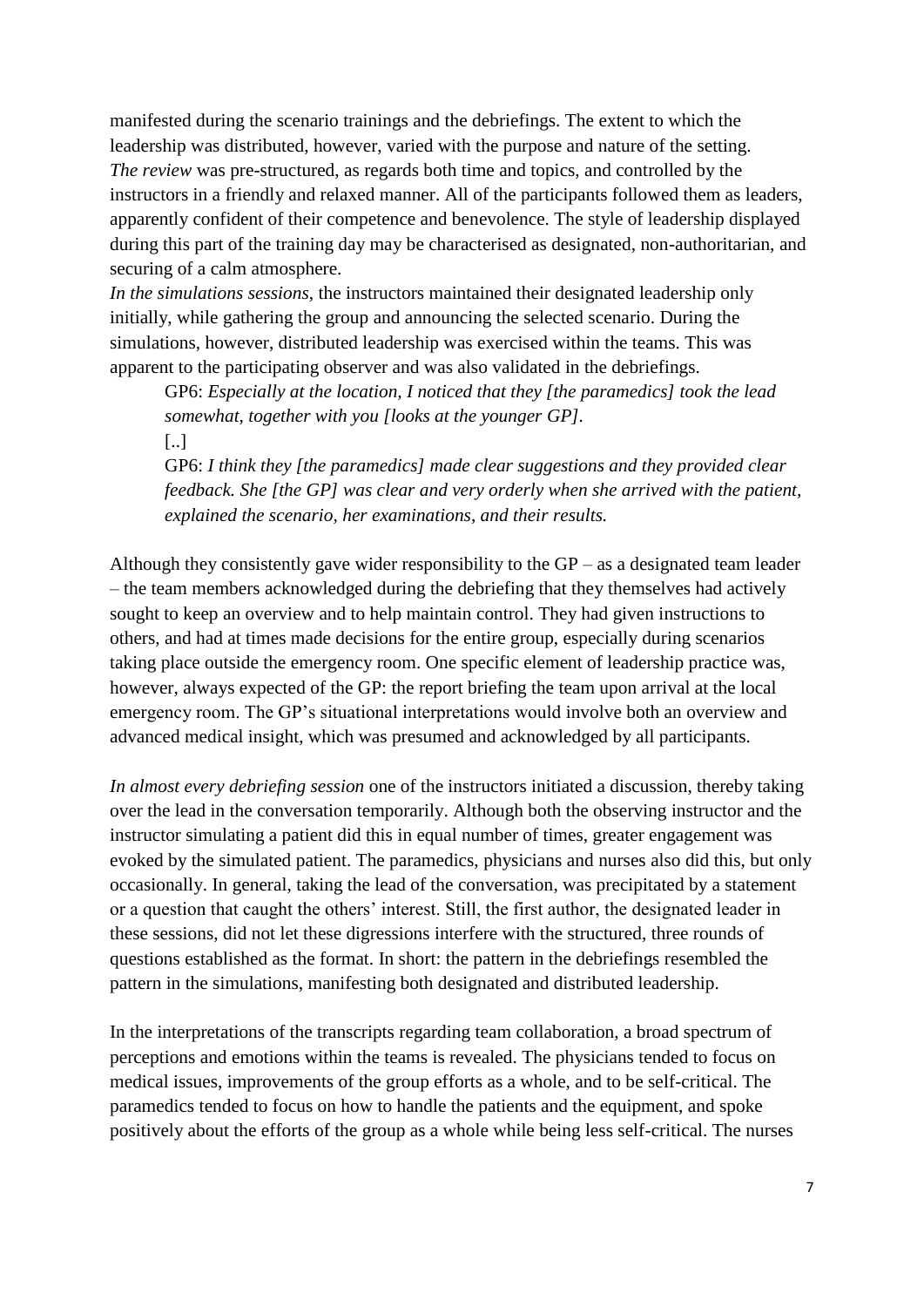tended to reflect on their own defined working tasks, but also on how they served the group as a whole, such as in this example (N=nurse).

N11: *You just have to "read" what is going on, and ask a bit carefully: "Should I measure the blood pressure?"*

The cooperation in the teams ranged from conflict, uncertainty and discomfort at one pole of the continuum to calmness, consent, and satisfaction at the other. No training session was without tension and doubt. This suggests that the scenarios were close to reality, highly demanding, and engendering the high level of alertness or even distress that can generally be expected in actual emergency settings. The statements had certain traits in common (Box 2), what could be termed "attractors" in the language of complexity theory.

## **Box 2. The members' displayed actions categorised according to some simple rules or attractors:**

a) strong commitment to the task at hand, even though "unreal",

b) high awareness of responsibility for the patient's life and health

c) mutual concern for the colleagues' functioning and well-being,

d) perception of calmness as an indicator of good teamwork.

Our analysis of the linguistic patterns showed, that the word-stems "control", "lead", and "overview" were used frequently by all the participants (Table 1), with connotations relating to on-going processes. This is evident in the following dialogue commenting upon the GP being unexpectedly prohibited from participating in the simulation. (Pa=paramedic):

*Pa17: The doctor should probably have come too. Pa18: Yes, she should have joined us. Pa17: Yeah, she should definitely have been with us. Pa18: Yeah, she should have done the steering. Pa17: Yeah. Pa18: Had an overview. Pa17: Yeah. Pa18: This time I had to... Pa17: This time you did the steering she should have done.*

The words "determine", "decide", and "conclude", all representing a finalising stance, were hardly used at all. On the other hand, the word "consider" was used frequently by all team members, except the nurses. Words denoting "calmness" followed yet another pattern, clearly being a central focus of the nurses' attention while debriefing and during later discussions. They depicted calmness as benefitting the patients as well as the team in general and themselves in particular. All participants consistently emphasised the significance of a calm atmosphere throughout the team training days. This was interpreted as indicative of people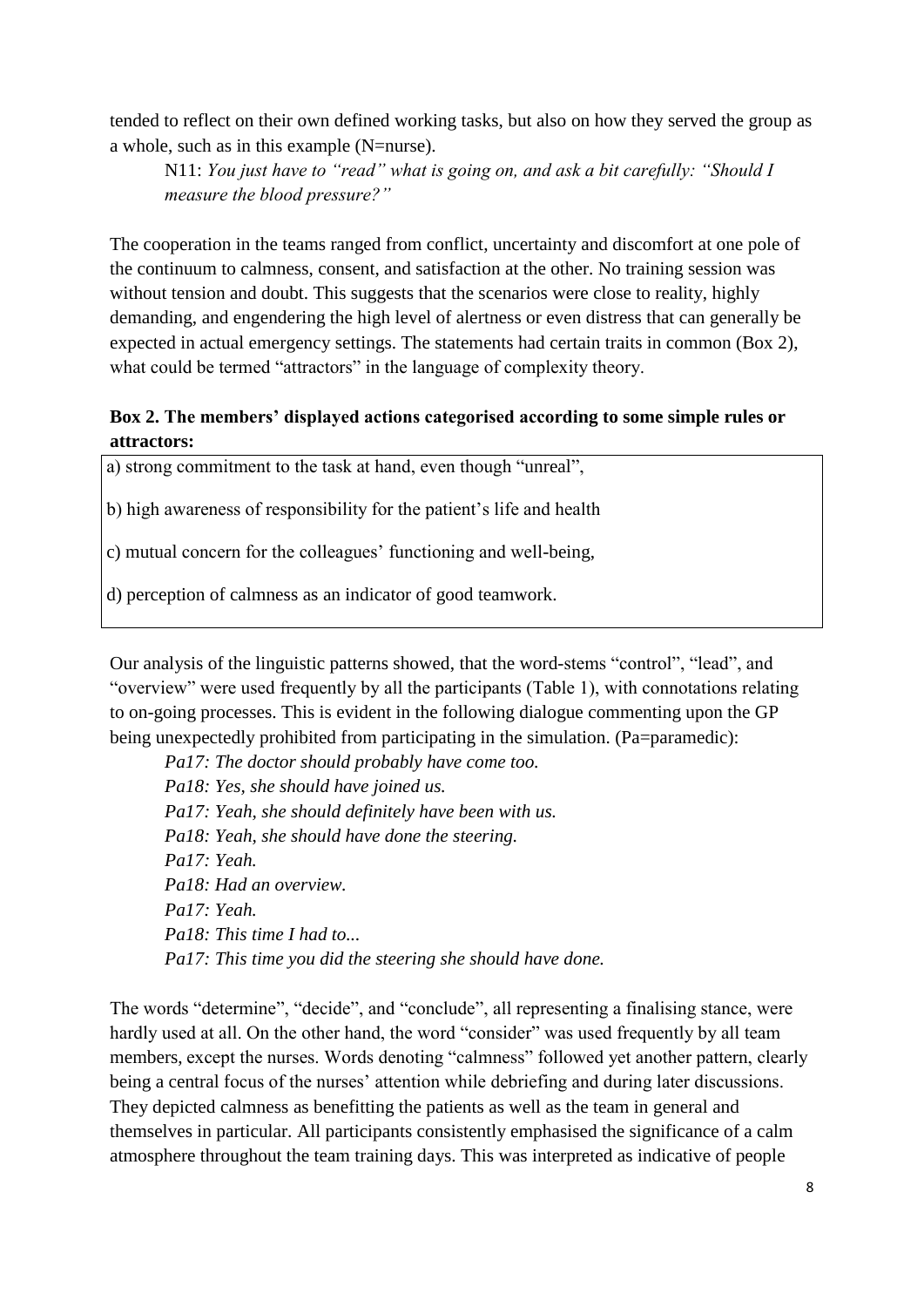knowing and respecting each other's competence, and recognising that the contribution of each person matters in such settings. Calmness – as opposed to shouting or assuming an authoritarian leadership style – was referred to as being facilitative for the interactions among all participants;

*Pa 5: You know what to do, and when you focus on that, everything is easier – and calmer. Feeling comfortable with the people you work with also plays a positive role. This might rub off on the patient too.* 

One simulation session was interrupted by a nurse, due to lack of calmness. Her main concern was that the stress created by authoritarian leadership style was detrimental to a constructive use of the team's collective competence.

**Table 1. Count of words linked to leadership used in the debriefings, according to profession**

| Search round                                        | First | First   | First    | Second         | Second            | Second                   | Second       | Third            | Third            |                 |
|-----------------------------------------------------|-------|---------|----------|----------------|-------------------|--------------------------|--------------|------------------|------------------|-----------------|
| Words                                               | Lead  | Control | Overview | Consider       | Decide            | Determi<br>ne            | Conclud<br>e | Report<br>(tool) | Calm<br>(result) | Use in<br>total |
| Instructors                                         | 31    | 27      | 19       | 23             | 3                 | $\blacksquare$           | 4            | 23               | 40               | 170             |
| Researchers                                         | 54    | 12      | 9        | $\mathbf{1}$   | 3                 | $\mathbf{1}$             | ۰            | 12               | 21               | 113             |
| Physicians                                          | 29    | 27      | 26       | 17             | $\overline{2}$    | $\mathbf{1}$             | 4            | 15               | 34               | 155             |
| Paramedics                                          | 17    | 28      | 9        | 12             | 3                 | $\overline{\phantom{a}}$ | $\mathbf{1}$ | 14               | 26               | 110             |
| <b>Nurses</b>                                       | 8     | 14      | 12       | $\overline{3}$ | $\qquad \qquad -$ | $\overline{\phantom{a}}$ | $\mathbf{1}$ | 6                | 30               | 74              |
| Total                                               | 139   | 108     | 75       | 56             | 11                | $\overline{2}$           | 10           | 70               | 151              | 622             |
| Local<br>Participants<br>(excluding<br>Researchers) | 85    | 96      | 66       | 53             | 8                 | 1                        | 10           | 58               | 130              | 507             |

Our preliminary findings of leadership practice as interaction, manifesting both distributed and designated leadership, were received differently by the two focus groups. The nurses responded positively at once, while the concept of leadership distribution was not immediately accepted by the group of physicians and paramedics. Initially, they focused strongly on the designated leader, though modifying their view during the discussion. One young physician was a proponent of shared leadership based on competence. Another young GP stressed the importance of sharing her or his understanding of the situation with the whole team during tense and ambiguous situations, primarily to get the others to follow her/him:

> *GP1: If you have a very good plan or idea of how to implement something, you have to be able to convey it too, for the others to buy your ideas.*

The paramedics stated that they would intervene if the physician lacked skills or an overview. Both nurses and paramedics expressed frustration when uncertain as to whether or not a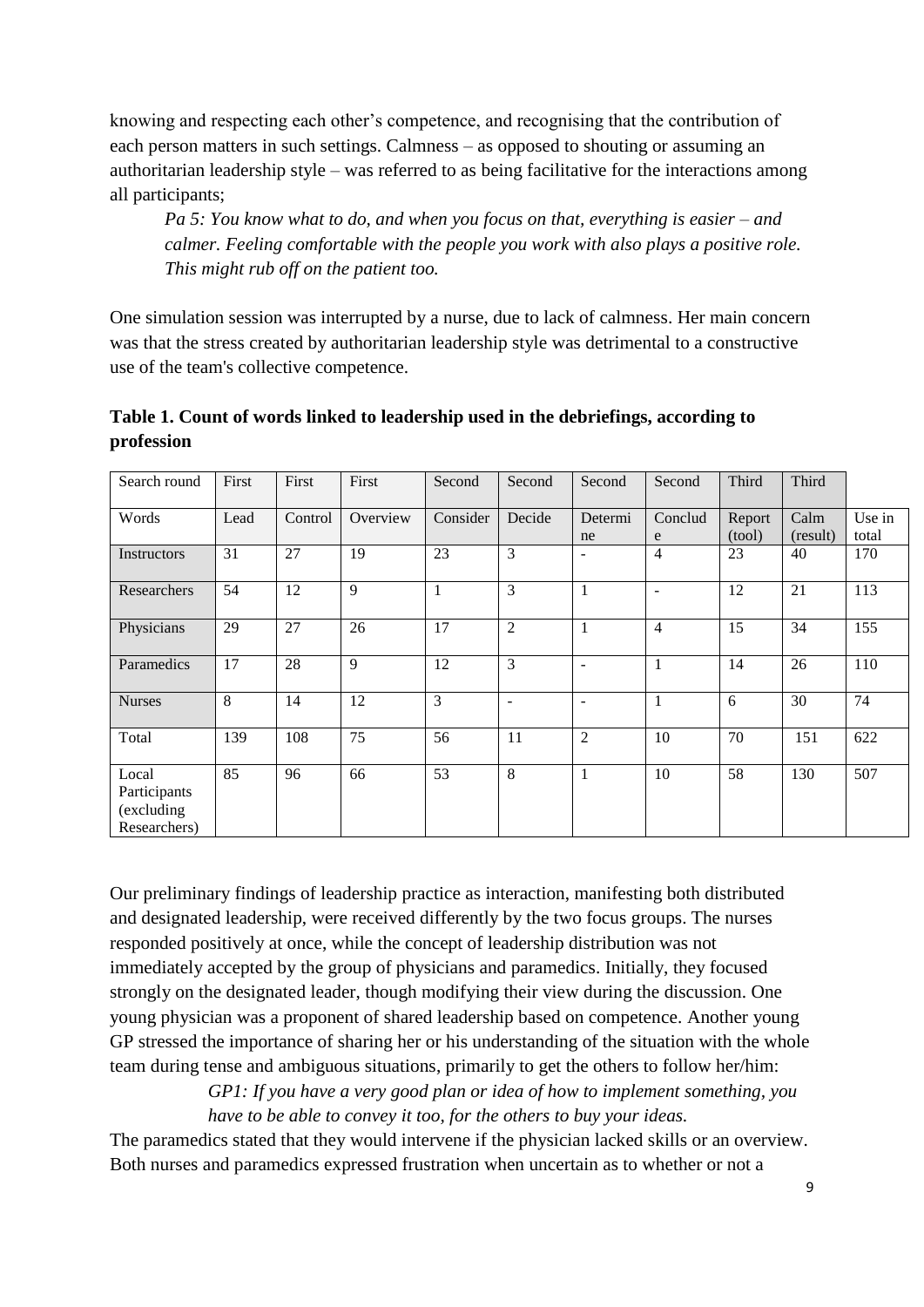physician would be available. The physicians' presence was expected to ensure a safe and calm atmosphere. They were also needed to authorise the prescribing of medication. No one objected to the physician being a team leader. Yet, the paramount topic in the focus groups was that functioning together in the best interest of the patients must override formal structures.

# **Discussion**

Through participatory exploration of leadership practice in local team training, we challenged the local health personnel in their understanding of leadership practice. In line with other participatory AR projects (see Bish et al,, 2013 or Mackoff et al., 2013 ) we aimed at developing local leadership practice based on local theory/practical knowledge. Following the critical tradition, we also explicitly challenged the participants' understanding by means of enriching our analyses with acknowledged theories before sharing them with local focus groups. Effective learning, and thus change, craves certain premises: that individuals and group members alike challenge their personal beliefs in familiar contexts while training in teams. (Stocker et al., 2014)

Our study revealed both designated and distributed leadership, shifting in response to the competencies that were either required or available (Gibb, 1968, Spillane, 2005). This result accords with a post-heroic concept of team leadership, described by Norwegian organisational researcher J. K. Arnulf (2012) as follows: "Leadership, understood as the ability to make decisions and to influence others, is alternating. The most competent person in a particular situation at a given point will gain most influence" (p.72). As demonstrated in the second focus group, actual leadership practice differs from what is commonly perceived. This is supported by Spillane, Camburn, Pustejovsky, Pareja, and Lewis (2008), who observed that how leadership apparently was distributed, changed when shifting focus from who influenced whom to how followers and leaders themselves explained the leadership *practice* within their own organisation.

The investigated ad hoc teams manifest some of the strong relationships characterising what Arrow et al (2010) describe as *teams*, less of the role–specific training in what they call *crews*, though even more of the temporality of *task forces*. A frequently applied definition of *teams*, however, supports the use of that term in the present study: "A team is a smaller number of persons with complementary skills who are committed to a common purpose, performance goals, and approach for which they hold themselves mutually accountable" (Katzenbach & Smith, 2005, p. 45).

Such "common purposes, goals and approaches" accord with certain simple yet fundamental structures or rules, the so-called attractors in the CAS-concept, forming recognisable patterns of adaptable interaction and mutual responsibility (Plsek, 2001; Plsek & Wilson, 2001). Three of the four attractors outlined in Box 2, were explicitly confirmed by the participants in the focus groups: a high awareness of responsibility for the patient's life and health; a mutual concern for their colleagues' functioning and well-being; and, a perception of calmness as an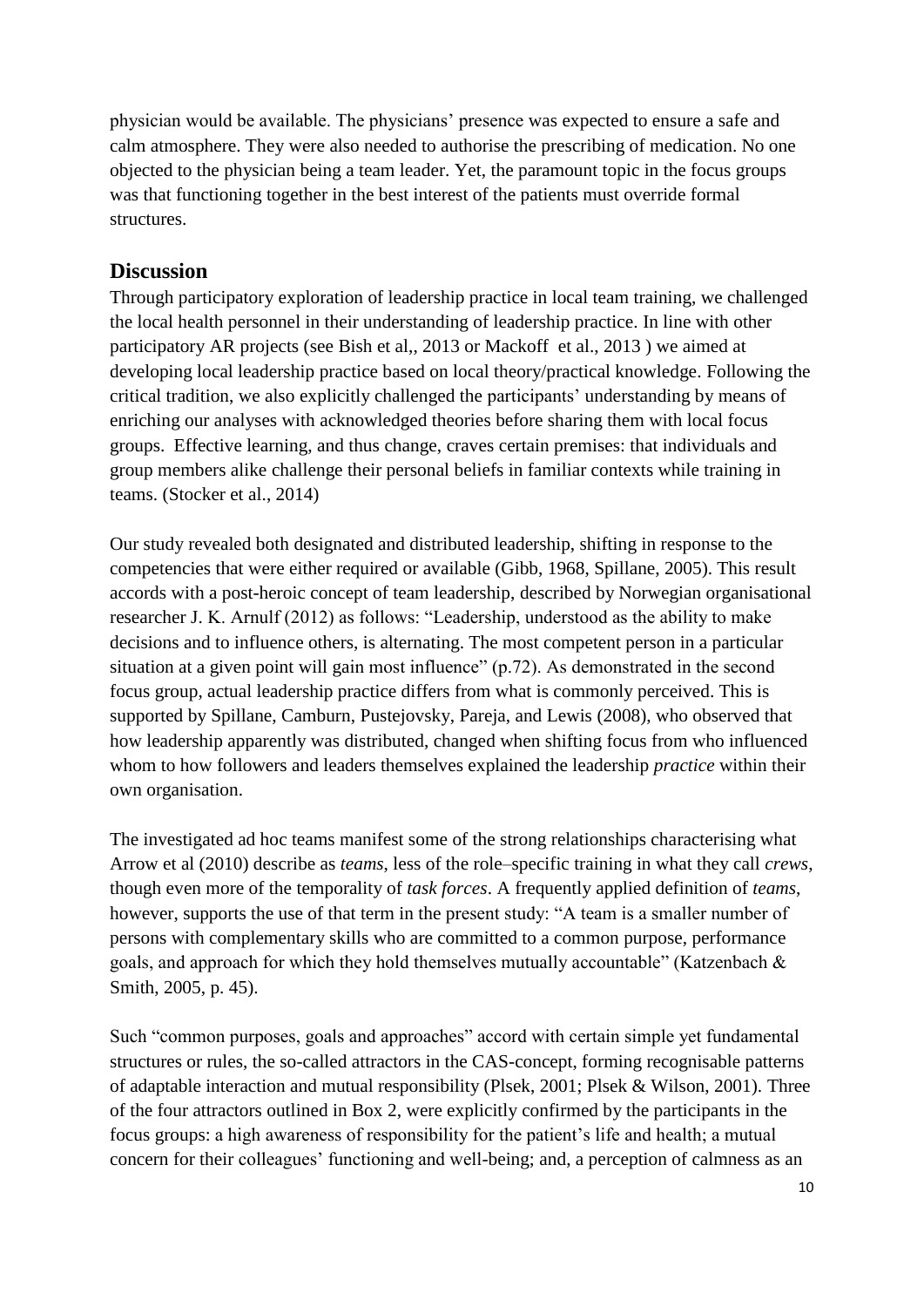indicator of good teamwork. The fourth attractor, "strong commitment to the task at hand, even though ''unreal", seems to be confirmed implicitly by the steady local support, participation and development of the team training initiative since its beginning in 2007. Such overarching attractors, representing the team's collective ideal basis, may even be seen as a prerequisite for distributed leadership.

While there was always a designated leader, the extent to which the leadership also became distributed varied, in accordance with CAS theory, depending on the purpose and nature of the setting (Best, Greenhalgh, Lewis, Saul, Carroll, & Bitz, 2012). CAS applies to socially adaptive, self-organising and dynamic systems. The teams were found to act in dynamic ways depending on the feedback from the other members *and* the patients. Although self-organised and adaptive, they never "bifurcated" due to chaos, thus necessitating the emergence of new deep structures and attractors (Goldstein, 1999). The attractors proved flexible, yet strong enough to stabilise each team as a whole during critical phases.

The participants' sense of leadership practice as interaction is supported by the linguistic patterns, both in word usage (Table 1) and discourse. We interpret the most striking pattern, the relative absence during the debriefings of the word stems "decide", "conclude" and "determine", as indicating an implicitly distributed rather than an explicitly designated team leadership practice (Table 1). Also, the use by all of word stems "control" and "overview" implied that they would not leave those functions solely up to the team leader (GP). Utilising the tools for providing an overview, or for sharing information while working in a team, may enhance a shared "situational awareness" (Fore & Sculli, 2013), acquired through processes of situational assessment, one of the core dimensions of teamwork (Wright et al., 2009). Explorations in delivery room settings (Mackintosh, 2009) revealed that providing an overview on a visible whiteboard was one of three key elements facilitating such awareness The other two elements were coordinator and inter-professional "handovers".

An emphasis on calmness similar to that of our teams and focus groups, was also found in a study of teamwork during clinical emergencies, based on both inter-professional focus groups and simulations (Bristowe et al., 2012). In addition, it echoes certain elements in complexity theory, as formulated by McClure: "practicing patience in the midst of high anxiety and disorder is the most effective leadership tool for promoting group development" (McClure, 2005, p.104).

Phelps and Hase (2002) have shown that that there are several theoretical and methodological connections between complexity theory and open-ended action research (AR). These are also present in our AR study: the shared notion of the open, non-linearity of social systems; the nature of change as emergent; change as self-organised adaptation (*hence no top-down master plan*); the role of agent interaction (*participation*); inherent unpredictability of the situation and sensitivity to the context (*hence training in a familiar setting*); feed forward and feedback (*reflexivity and communicative spaces*); self-organisation and system stability (*structural resistance to radical change*); and points of change called bifurcations or phase transitions.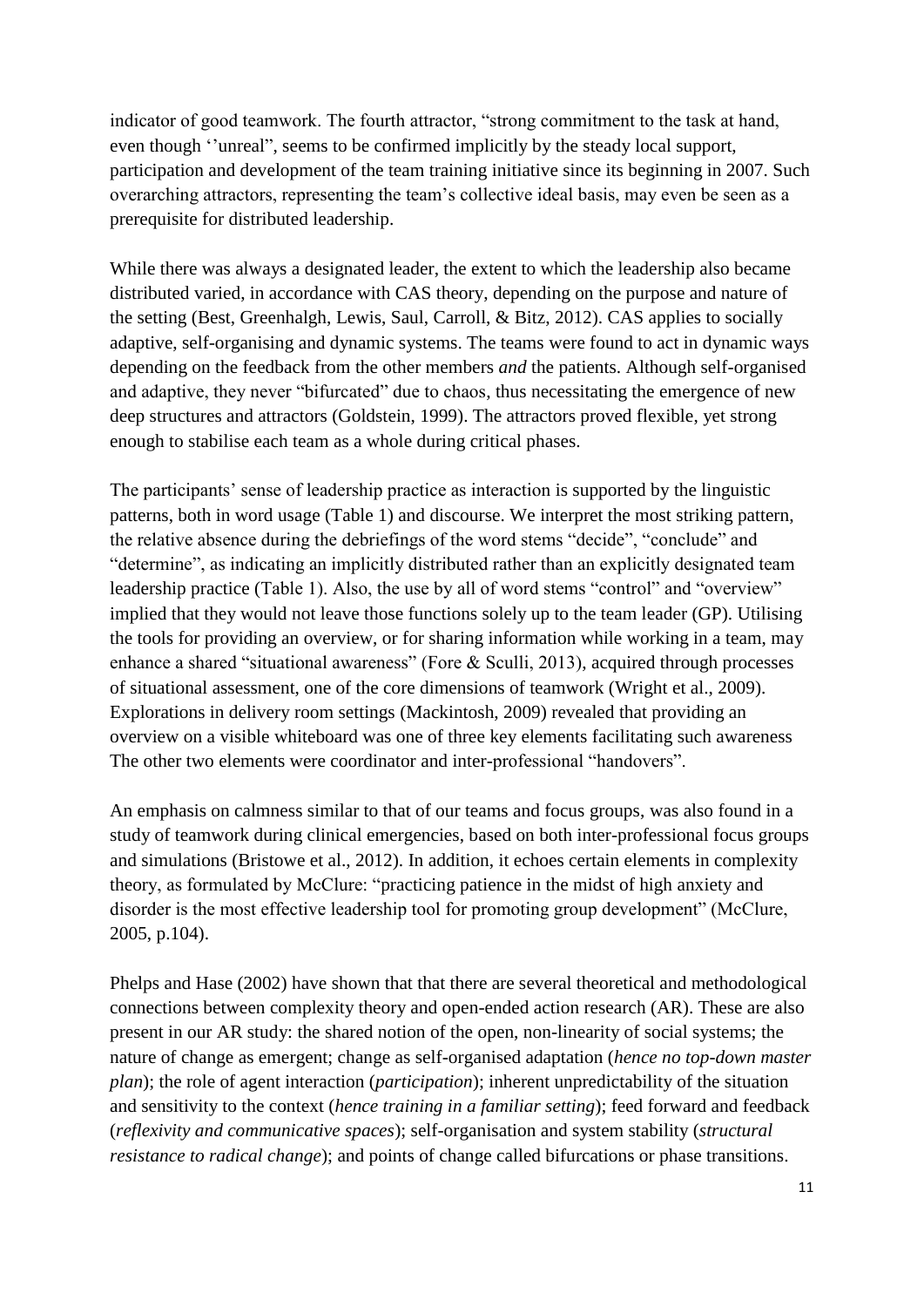The main strength of this study is the richness of the material and the diversity of participants, representing a variety of experience and contexts in which leadership was enacted. This ensured that the phenomenon of leadership practice as interaction could be explored at different levels and from a variety of perspectives. Four of the five authors had, in addition, used the team training model in other contexts and had numerous experiences of real-life emergencies (as GPs, as a paramedic and as a flight physician). We are aware that there may, however, exist certain limitations to the validity of our findings. For several years prior to the present study, the first author had been pivotal in developing the primary care team training model in that geographical study area, which may have influenced current local leadership practice. Furthermore, we do not know to what extent leadership practice in simulated sessions is representative of real life emergencies. However, the training in itself is a real life activity where leadership is needed. We have been able to study a setting that has succeeded in keeping this training on-going, consistently, over a period of more than seven years. Kemmis et al (2014) claim that the work in action research "must be considered legitimate and valid by the participants themselves". The steady local support to the training sessions, also with a researcher present, to the focus group interviews, and to public dissemination of early results, reveals this kind of validity and legitimacy. In line with the action research design, we contributed to a raised awareness of leadership practice amongst the local professionals involved in such trainings by "challenging their beliefs and habits", as recommended by Stocker et al. (2014) with regard to learning, and by Johansson and Lindhult (2008) with regard to emancipation and equity.

Previous studies have explored leadership in emergency teams mainly from a "heroic" leadership perspective. This was also the case in a study of lead physician style in rural primary care in Norway, performed by the use of focus groups and questionnaires (Hana, 2014). Our study adds to the understanding of leadership practice as interaction related to emergency teams, but it could also enrich the concept of leadership practice in primary care in general.

### **Conclusion**

Our critical action research study investigated leadership practice as interaction during a series of full-day team trainings each involving a review, two challenging and realistic in situ simulation sessions, and debriefings sessions. The preliminary analyses undertaken by the research group, informed by leadership theory, were elaborated in two local focus groups. The primary care participants manifested both designated and distributed leadership through out the days. Shifts in leadership practice modes co-occurred with situational shifts requiring different competencies. During the simulation sessions, the teams remained aware of the GPs' formal responsibility for decisions concerning diagnosis and medication. The eventual distribution of leadership and the overall teamwork was guided by simple, yet fundamental principles, *i.e.* the system's "attractors" in the terminology of Complex Adaptive Systems, relevant in all settings: strong commitment to the task at hand, even though "unreal"; responsibility for the patient's life and health; responsibility for the colleagues' functioning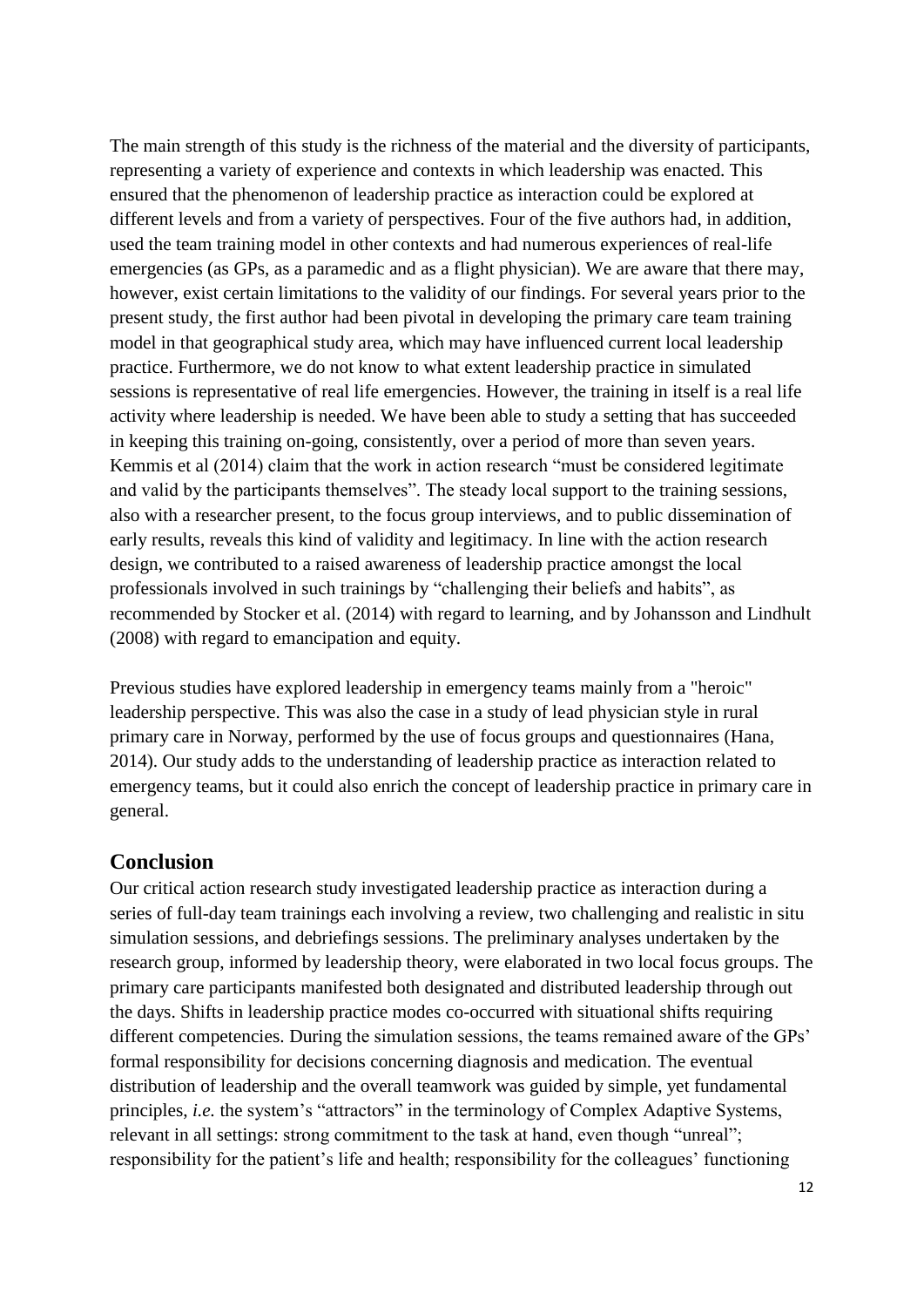and well-being; and, a perception of calmness as an indicator of good teamwork. The critical use of theory and participation of local health personnel in several analytic phases facilitated a new awareness of leadership practice.

- **Reference List**
- Alvesson, M. & Sköldberg, K. (2009). *Reflexive methodology: new vistas for qualitative research*. London, UK: Sage.
- Arnulf, J. K. (2012). *Hva er ledelse [What is leadership*]. Oslo, Norway: Universitetforlaget.
- Arrow, H & Henry, K.B. (2010). Using complexity to promote group learning in health care. *Journal of Evaluation in Clinical Practice,* 16, 861-866
- Atkinson, P. & Delamont, S. (2005). Analytic Perspectives, in Denzin, N.K. & Lincoln Y.S. *The SAGE*  Handbook of Qualitative research. 3<sup>rd</sup> ed.
- Baker, D. P., Salas, E., King, H., Battles, J., & Barach, P. (2005). The role of teamwork in the professional education of physicians: Current status and assessment recommendations. *Joint Commission Journal on Quality and Patient Safety,* 31, 185-202.
- Barker, R.A. (2001). The Nature of Leadership. *Human relations,* 54, 469
- Best, A., Greenhalgh, T., Lewis, S., Saul, J. E., Carroll, S., & Bitz, J. (2012). Large-system transformation in health care: a realist review. *Milbank Q*., 90, 421-456.
- Bish, M., Kenny, A., & Nay, R. (2013) Using participatory action research to foster nurse leadership in Australian rural hospitals. *Nursing & Health Sciences,* 15, 286-291.
- Brandstorp, H. (2009). *[Ambulance service and primary health care*]. *Tidsskr Nor Legeforen.,* 129, 2019.
- Brandstorp, H., Kirkengen, A.L., Halvorsen, P.A., Sterud, B., & Haugland, Bjorgun. (2012). Training interaction in primary care teams: the role of the patient. *The International Journal of Person Centered Medicine,* 2, 4, 656-663.
- Bristowe, K., Siassakos, D., Hambly, H., Angouri, J., Yelland, A., Draycott, T. J. et al. (2012). Teamwork for clinical emergencies: interprofessional focus group analysis and triangulation with simulation. *Qual.Health Res*., 22, 1383-1394.
- Campbell, J., Flynn, J.D., Hay, J. (2003). The group development process seen through the lens of complexity theory. *International Scientific Journal of Methods and Models of Complexity,* 6, 1-33
- Carr, W. & Kemmis, S. (1986), *Becoming Critical: Education Knowledge and Action Research*. Falmer Press, London and Philadelphia.
- Doyle L. (2014) Action learning: developing leaders and supporting change in a healthcare context. *Action learning: Research and Practice*, 11, 1, 64-71
- Eidelson, R.J. (1997) Complex Adaprtive Systems in the Behavioral and Social Sciences. *Review of General Psychology*, 1, 42-71
- Fore, A. M. & Sculli, G. L. (2013). A concept analysis of situational awareness in nursing. *J Adv.Nurs*.69, 12, 2613-21
- Forland, O., Zakariassen, E., & Hunskar, S. (2009). [Cooperation between ambulance personnel and regular general practitioners]. *Tidsskr Nor Laegeforen*., 129, 1109-1111.
- Gadamer, H. G. (1989). *Truth and Method (2nd edn*). London, UK: Sheed and Ward
- Gibb, C. A. (1968). Leadership: psychological Aspects. In D.L.Sills (Ed.), *International Encyclopedia of the Social Sciences*. New York: The Macmillan Company & The Free Press.
- Goldstein, J. (1999). Emergence as a Construct: History and Issues, *Emergence*, 1, 49–72
- Greenhalgh, T., Plsek, P., Wilson, T., Fraser, S., & Holt, T. (2010). Response to 'The appropriation of complexity theory in health care'. *J Health Serv.Res.Policy*, 15, 115-117.
- Gustavsen, B. Theory and Practice: the Mediating Discourse (2001). In P. Reason & H. Bradbury (Eds), *Handbook of Action Research. Participative Inquiry and Practice (pp XX-XX).* Thousand Oaks SAGE
- Hana, J. (2014). *The Clinician in Leadership. Perceptions of Style. Perspectives from Rural Primary Medicine in Norway.* Ph.D. Thesis. UIT The Arctic University of Norway
- Härgestam, M., Lindkvist, M., Brulin, C., Jacobsson, M., & Hultin, M. (2013). Communication in interdisciplinary teams: exploring closed-loop communication during in situ trauma team training. *BMJ Open,* 3. Rettrived from <http://bmjopen.bmj.com/content/3/10/e003525.full>
- Hjortdahl, M., Ringen, A. H., Naess, A. C., & Wisborg, T. (2009). Leadership is the essential non-technical skill in the trauma team--results of a qualitative study. *Scand J Trauma Resusc Emerg Med*, 17, 48.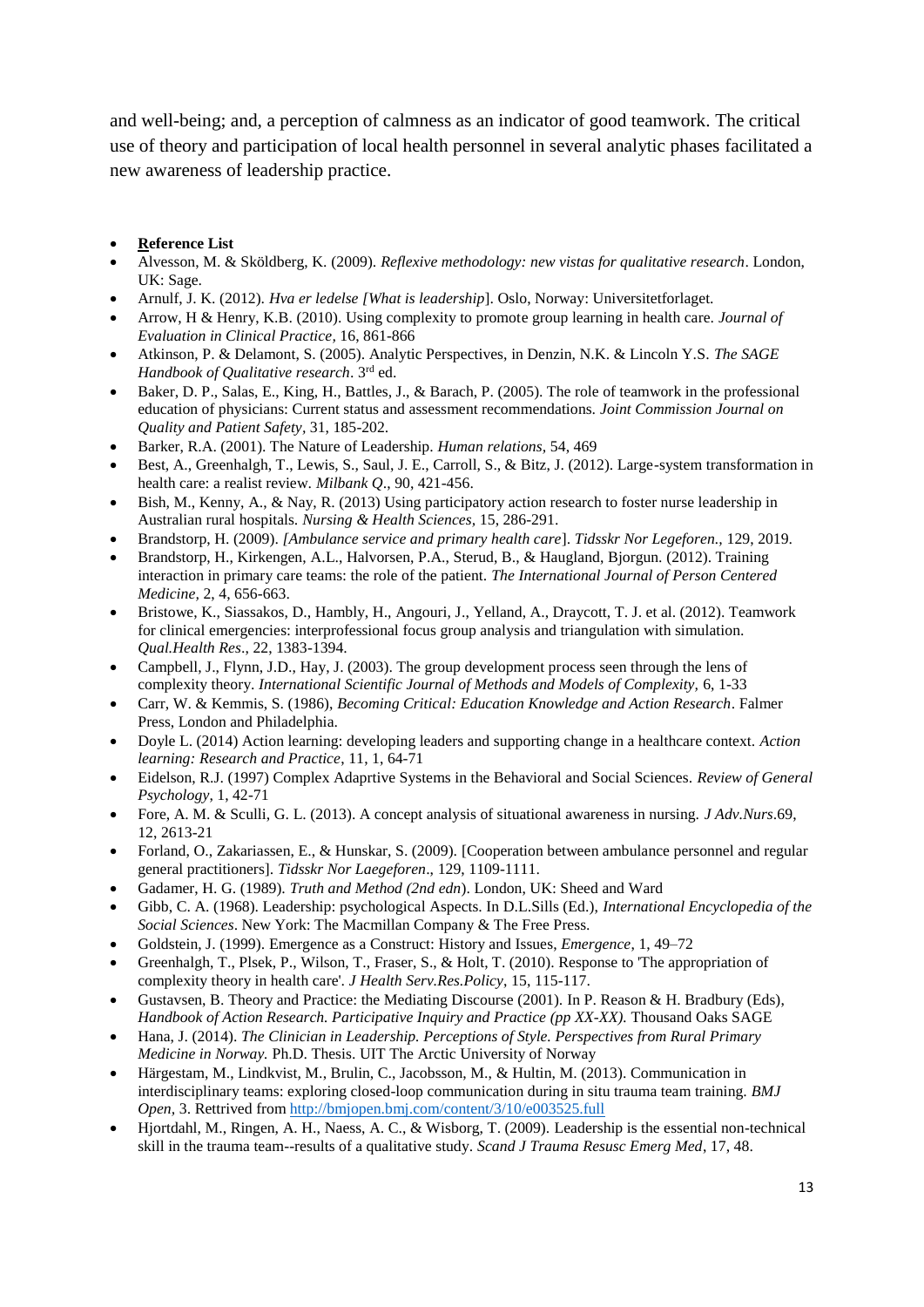- Hunziker, S., Tschan, F., Semmer, N. K., Zobris, R., Spychiger, M., Breuer, M., Hunziker, P. R., & Marsch, S. C. (2009). Hands-on time during cardiopulmonary resuscitation is affected by the process of teambuilding: a prospective randomised simulator-based trial. *BMC Emergency Medicine* 9: 3.
- Jagosh, J., Macaulay, A. C., Pluye, P., Salsberg, J., Bush, P. L., Henderson, J., Sirett, E…. & Greenhalgh, T. (2012). Uncovering the benefits of participatory research: implications of a realist review for health research and practice. *Milbank Q*., 90, 311-346.
- Johansson, A. W., & Lindhult, E. (2008). Emancipation or workability? Critical versus pragmatic scientific orientation in action research. *Action Research* 6, 95
- Juarrero, A. (2000). Dynamics in Action: Intentional Behavior as a Complex System. *Emergence* 2, 2, 24- 57.
- Katzenbach, J. R., & Smith. D. K. (2005). *The wisdoms of teams: creating the high-performance organisation*. London, UK: McGraw-Hill.
- Kellerman, B. (2008). *Followership: How Followers Are Creating Change and Changing Leaders.* Harvard Business School Publishing India Pvt. Limited.
- Kemmis, S., McTaggart, R., & Nixon, R. (2014). *The Action Research Planner*. E-book Springer
- Kernick, D. (2004). *Complexity and the healthcare organizations: a view from the street.* Oxon, UK: Radcliffe Medical Press Ltd.
- Lingard, L., Vanstone, M., Durrant, M., Fleming-Carroll, B., Lowe, M., Rashotte, J… & Tallett, S. (2012). Conflicting messages: examining the dynamics of leadership on interprofessional teams. *Acad.Med,,* 87, 1762-1767.
- McClure, B. A. (2005). *Putting a New Spin on Groups: The Science of Chaos*. (2nd ed.) Mahwah, New Jersey: Lawrence Erlbaum Associates.
- Mackintosh, N., Berridge, E. J., & Freeth, D. (2009). Supporting structures for team situation awareness and decision making: insights from four delivery suites. *Journal of Evaluation of Clinical Practice,* 15, 1, 46-54*.*
- Mackoff, B.L., Glassman, & K. Budin, W. (2013). Developing a Leadership Laboratory for Nurse Managers Based on Lived Experiences. *Journal of nursing administration,* 43, 9, 447-454
- Mennin, S. (2007). Small-group problem-based learning as a complex adaptive system. *Teaching and Teacher Education,* 23, 303-310
- Ministry of Health and Care Services. (1999). LOV-1999-07-02-64. *Act on Health Personnel*.
- Ministry of Health and Care Services. (2005). FOR-2005-03-18-252. Regulation on demands for prehospital emergency medicine.
- Phelps, R., & Hase, S. (2002). Complexity and action research: exploring the theoretical and methodological connection, *Educational Action Research*, 10, 507-524.
- Plsek, P. E. (2001). Appendix B. Redesigning Health Care with Insights from the Science of Complex Adaptive Systems. In I.o.M. Committee on Quality of Health Care in America (Ed.), *Crossing the Quality Chasm: A New Health System for the 21st Century.* Washington D.C.: National Academy Press.
- Plsek, P. E. & Greenhalgh, T. (2001). Complexity science: The challenge of complexity in health care. *BMJ*, 323, 625-628.
- Plsek, P. E. & Wilson, T. (2001). Complexity, leadership, and management in healthcare organisations. *BMJ*, 323, 746-749.
- Reason, P., & Bradbury, H. (2008). *The SAGE Handbook of Action Research: Participative Inquiry and Practice.* 2 nd ed.
- Ringen, A. H., Hjortdahl, M., & Wisborg, T. (2011). Norwegian trauma team leaders--training and experience: a national point prevalence study. *Scand J Trauma Resusc Emerg Med*, 19, 54.
- Roberts, N., Williams, R.G., Schwind, C.J., Sutyak, J.A., McDowell, C. & Griffen, D (2014) The impact of brief team communication, leadership and team behavior training on ad hoc team performance intrauma care settings*. The American Journal of Surgery*, 207, 170-178
- Sanchez J.A., & Barach, P.R. (2012). High Reliability Organizations and Surgical Micro systems: Reengeneering Surgical Care. *Surgical Clinics of North America,* 92, 1-14
- Sarcevic, A., Marsic, I., Waterhouse, L. J., Stockwell, D. C. & Burd, R. S. (2011). Leadership structures in emergency care settings: a study of two trauma centers. *Int.J Med Inform*., 80, 227-238.
- Skog, A., Peyre, S. E., Pozner, C. N., Thorndike, M., Hicks, G., & Dellaripa, P. F. (2012). Assessing physician leadership styles: application of the situational leadership model to transitions in patient acuity. *Teach.Learn.Med*, 24, 225-230.
- Spillane J.P. (2005). Distributed leadership. *The Educational Forum,* 69, 143-150.
- Spillane, J. P., Camburn, E.M., Pustejovsky, J., Pareja, A. S., & Lewis, G. (2008). Taking a distributed perspective. Epistemological and methodological tradeoffs in operationalizing the leader-plus perspective. *Journal of Educational Administration,* 46, 189-213.